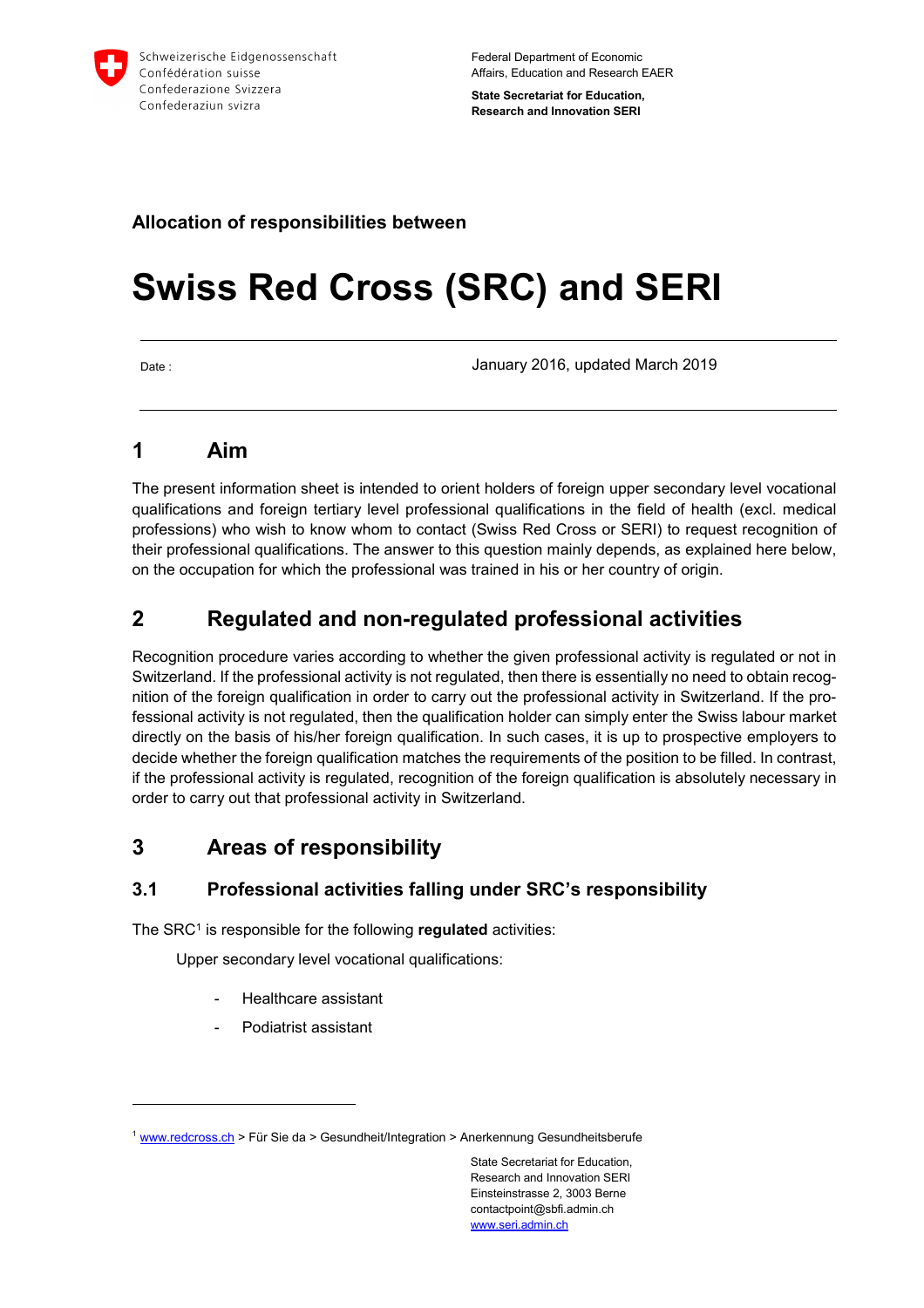Tertiary level professional qualifications:

- Dental hygienist
- Emergency medical technician
- Female or male midwife
- Medical masseur
- Naturopath (homeopathy, ayurvedic medicine, European traditional medicine ETM, traditional Chinese medicine TCM)
- Dietician
- Nurse
- Occupational therapist
- Biomedical scientist
- Operating room technician
- Orthoptist
- Physiotherapist
- Paramedic
- Podiatrist
- **Radiographer**

#### **3.2 Professional activities falling under SERI's responsibility**

Generally speaking, SERI is responsible for all other vocational and professional qualifications as well as qualifications awarded by universities of applied sciences in the field of health. This includes the following activities:

- Art therapist (music therapy, plastic and visual arts therapy, intermedial therapy, dramatherapy, movement and dance therapy)
- Beautician (only regulated in canton Tessin)
- Chemist
- Complementary therapist (shiatsu, ayurveda, eutony, yoga)
- Dental assistant
- Health and social care worker (non-regulated occupation)
- Laboratory assistant (non-regulated occupation)
- Medical assistant
- Pharmacy assistant (non-regulated occupation)
- Veterinary assistant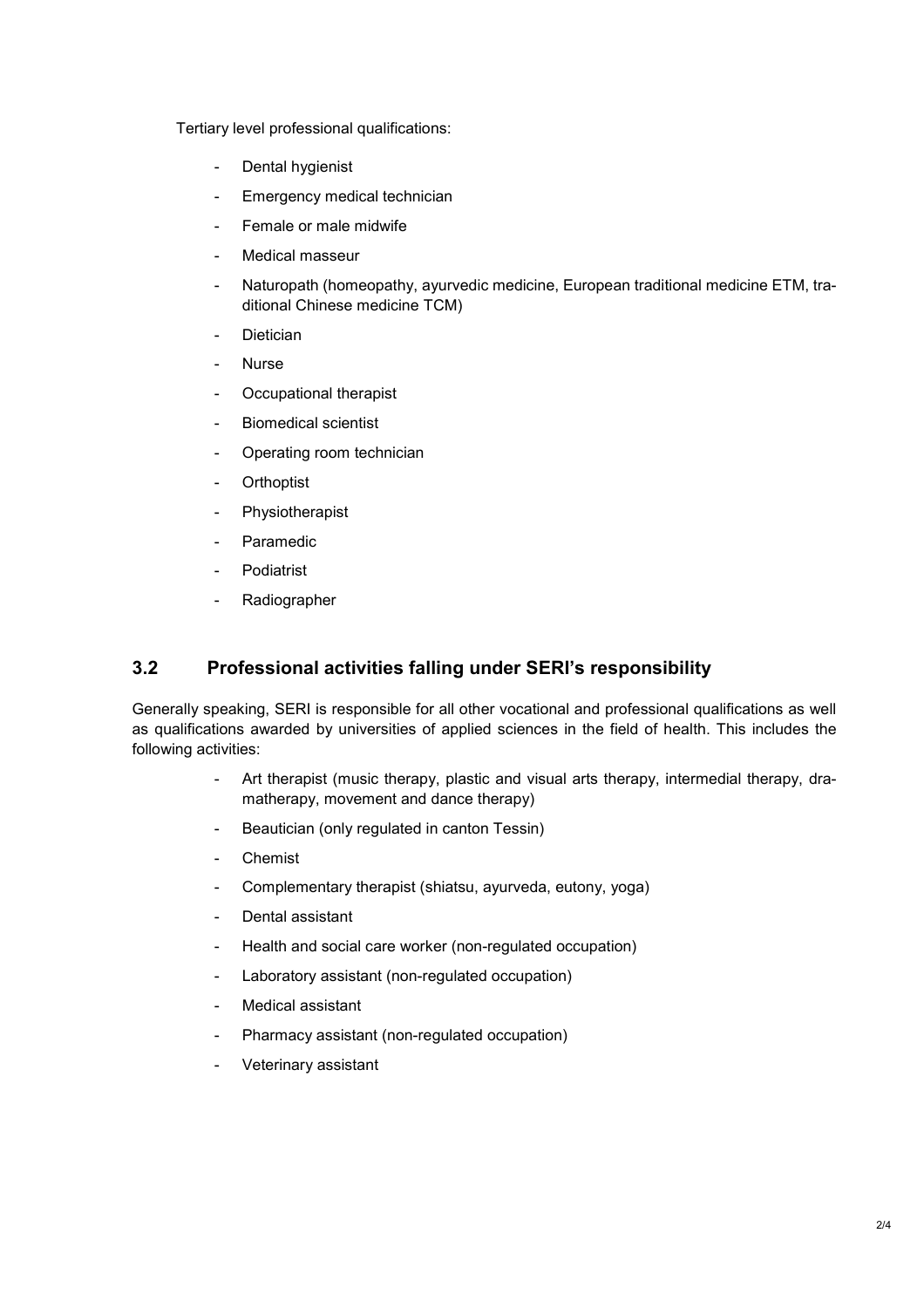#### **3.3 Professional activities falling under the responsibility of other authorities**

Other authorities are responsible for adjacent fields and professions:

- Medical health professions (doctors, dentists, pharmacists, chiropractors, veterinary surgeons): Federal Office of Public Health's Medical Professions Commission (MEBEKO)<sup>2</sup>
- Psychomotor therapy: Swiss Conference of Cantonal Directors of Education (EDK)<sup>3</sup>
- Speech therapy: EDK
- Psychology and psychotherapy: Psychology Professions Commission (PsyCO)<sup>4</sup>
- Osteopathy: Swiss Conference of Cantonal Directors of Health (GDK)<sup>5</sup>

## **4 Who is responsible for which professional activity?**

#### **4.1 Reminder of recognition rules**

Holders of professional qualifications issued from an EU/EFTA member state are authorised to work in this capacity in Switzerland (Directive 2005/36/EC on the recognition of professional qualifications, included in Annex III of the Agreement on the Free Movement of Persons<sup>6</sup>). **Neither the duration nor the level of training are determinant factors. Rather, it is the professional activity that the qualification holder has the right to carry out in his or her country of origin**. The qualification holder may request that his or her qualification be recognised as equivalent to a corresponding Swiss qualification enabling one **to carry out the same professional activity**.

Generally speaking, migrants from third states (i.e. non EU/EFTA member states) are subject to similar rules, with the difference that their training can be compared to a lower level of training under the terms set forth in VPETO<sup>7</sup> and HEdO $^{\rm 8}$ , if certain conditions for recognition are not met. For example, a holder of foreign nursing qualifications at tertiary level in his or her home country might actually be recognised in Switzerland as a holder of an upper secondary level Federal VET diploma as in healthcare assistance if the training content abroad appears similar to the training content for the Swiss qualifications. This would make compensatory measures to bring the foreign qualification to the level of a Swiss tertiary level nursing qualification excessive.

-

<sup>2</sup> www.foph.admin.ch > Health professions > Foreign diplomas of health professions

<sup>3</sup> www.edk.ch > Arbeiten > Diplomanerkennung

<sup>4</sup> www.foph.admin.ch > Health professions > Foreign diplomas of health profession

<sup>5</sup> www.gdk-cds.ch > Themen > Gesundheitsberufe > Osteopathie

<sup>6</sup> Agreement of 21 June 1999 between the European Community and its Member States, of the one part, and the Swiss Confederation, of the other, on the free movement of persons (FMOPA), SR 0.142.112.681.

<sup>7</sup> Ordinance of 19 November 2003 on Vocational and Professional Education and Training (VPETO, SR 412.101).

<sup>8</sup> Ordinance of 12 November 2014 to the Higher Education Act (HEdO, SR 414.201).